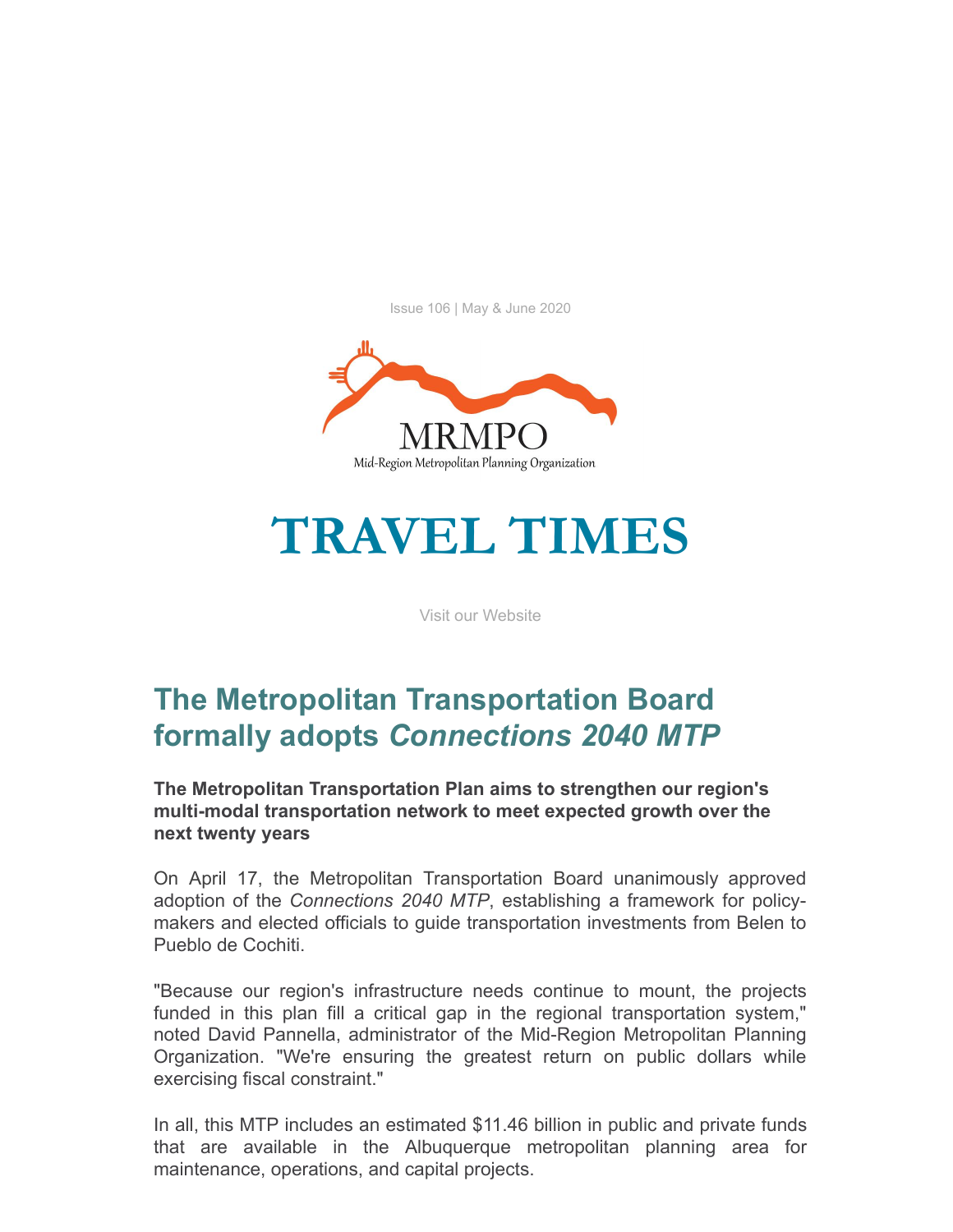"This plan ensures that our roadways are safe and well-maintained," added Pannella.

The MTP supports the construction of a new river crossing in Los Lunas, in addition to reconstructing numerous interchanges on the interstate system. A full project list can be found in [Appendix A.](http://r20.rs6.net/tn.jsp?f=001QAgqpOvGxjQ-yekbrZPImaGdlL2Ttsfl9Bu_9MOxM0VINj1DHB4nyDo3eyf_7KpTU9CqwUeyemSGSjmYp_q-Rx_4zCA5oZaGRQY5EYanEybsT8zsx_GHknKLF1mWvJHWNN1rhmwOJIR4b25ZuJ4KCVVov3EHbLl1bLS_xmyq8VfMTplgFX8sEYaeyWCnMoDFY6am3MCm-xugn3nZeMWhV5LN_Es980QVo2CfxywpfnI=&c=7KChoPSLilwagO9x_I_HfY6Aj4ndv73AiT5joViSFMjk1pUVy8b0GQ==&ch=YHRsPhV1LjMqzZt1ZV15OtnAxtuYSwzMnn-CbbitticRD0atsRrFEQ==)

This MTP updates the region's preferred growth scenario, the Target Scenario. The Target Scenario envisions a future with bustling activity centers and transit nodes, where rural character is preserved, where there is a well-connected multi-modal transportation network, and where street design that considers all users is commonplace.

Heavily guided by input from member governments, regional stakeholders, and members of the public, the *Connections 2040 MTP* was refined by nearly 1,826 data inputs -- public comments, questionnaire results, and online gap map submissions -- from over 30 feedback opportunities. Efforts were made to meet people where they were and to reach groups that don't typically participate, such as young adults and low-income populations.

We invite you to read and reflect upon this updated long-range transportation plan, our regional blueprint for how we can make the needed improvements and connections for moving forward as we step aboard, walk, run, bike, fly, and drive into the future!

The [plan is available](http://r20.rs6.net/tn.jsp?f=001QAgqpOvGxjQ-yekbrZPImaGdlL2Ttsfl9Bu_9MOxM0VINj1DHB4nyDo3eyf_7KpTybx_NbiNds1HIRCOmPCRnnH9q5o_b1sdSX_D6Wu_ZwymWirlRBLXzdcsmYFcYDXT-3dWGf7KeLRJCb5fdbcOVn3sZZYxlgjL3F9vi97nX56W4UOnPvhegA==&c=7KChoPSLilwagO9x_I_HfY6Aj4ndv73AiT5joViSFMjk1pUVy8b0GQ==&ch=YHRsPhV1LjMqzZt1ZV15OtnAxtuYSwzMnn-CbbitticRD0atsRrFEQ==) at our website.

# **Regional Transportation News**

# **NMDOT seeking public input for statewide Pedestrian Action Plan**

NMDOT is undertaking a statewide Pedestrian Safety Action Plan (PSAP) that will identify strategies and action items to make roadways safer for people to walk along.

Currently, NMDOT is gathering stakeholder and public input via a survey and an online input map. We are hoping to reach as many New Mexicans as possible to account for their input in developing recommendations.



The survey and more information on the project can be accessed here: [walksafenewmexico.com.](http://r20.rs6.net/tn.jsp?f=001QAgqpOvGxjQ-yekbrZPImaGdlL2Ttsfl9Bu_9MOxM0VINj1DHB4nyDo3eyf_7KpTFGhCiArwSnuEMLOVJg6y7a399vuTCmX_WmwwxyGRf-JpXzCjF7QvuaYK0Wu2IUwIy8QeHSvJki7FdL7u4deNhw==&c=7KChoPSLilwagO9x_I_HfY6Aj4ndv73AiT5joViSFMjk1pUVy8b0GQ==&ch=YHRsPhV1LjMqzZt1ZV15OtnAxtuYSwzMnn-CbbitticRD0atsRrFEQ==)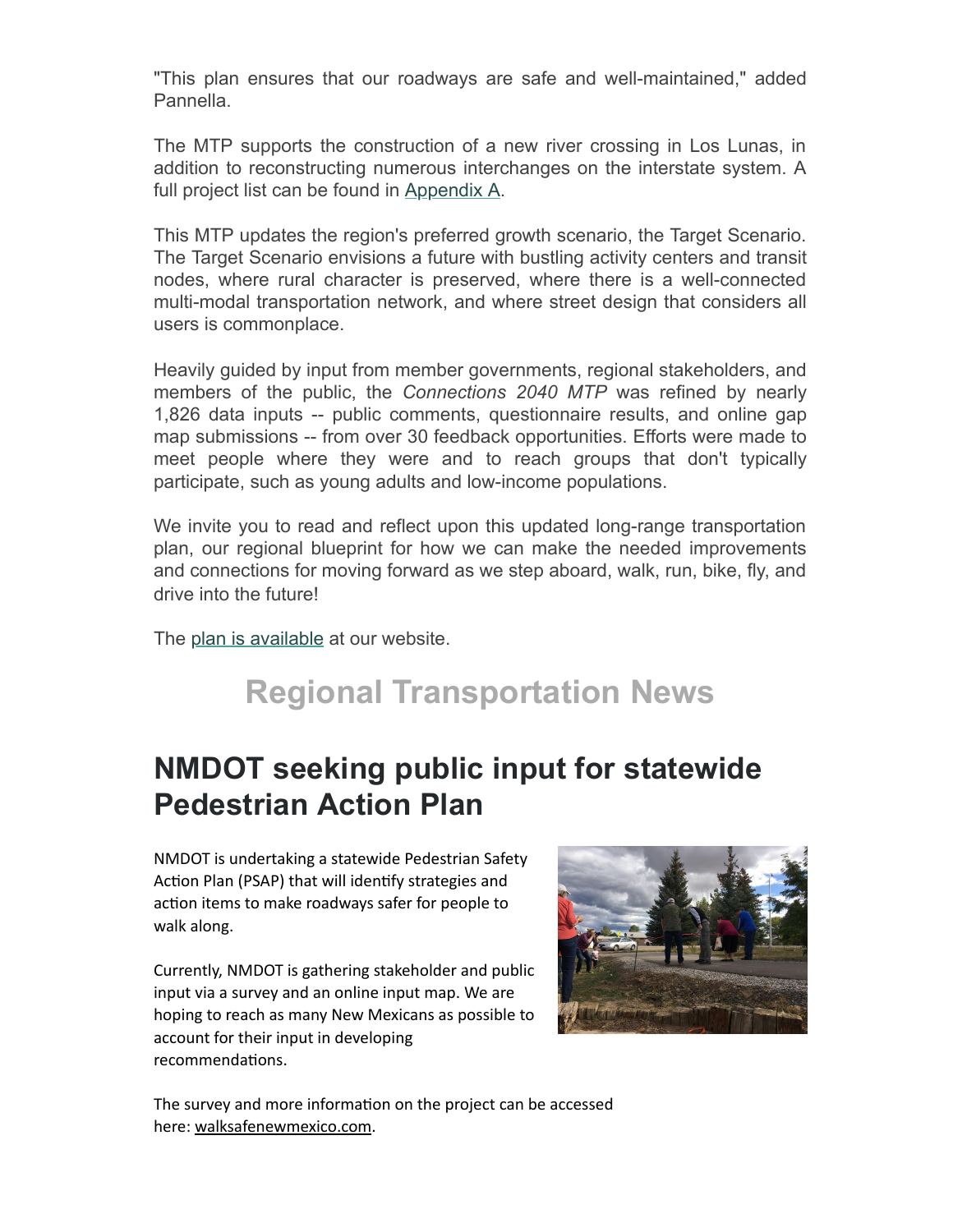# **City of Albuquerque seeking nominations for Active Streets during COVID-19**



On June 1, 2020, Albuquerque City Council adopted a resolution to create an Active Streets Initiative in Albuquerque (R-20-59). The goal of this initiative is to facilitate safe, socially-distanced outdoor recreation and increase space for walking and biking on neighborhood streets during the COVID-19 public health emergency.

This form is intended to provide the public with opportunities to share locations that they think Active Streets should be implemented. Note that this form does not guarantee that a proposed street or route will be implemented as an Active Street, but public input will help City staff identify appropriate locations.

Per R-20-59, the City may temporarily close certain roadways to vehicular traffic (except for local traffic, deliveries, and emergency vehicles), dedicating those roadways to recreational uses and safe, comfortable walking and biking. This will be done with temporary barricading that will be removed at the end of the COVID-19 public health emergency.

Visit their [online portal to nominate](http://r20.rs6.net/tn.jsp?f=001QAgqpOvGxjQ-yekbrZPImaGdlL2Ttsfl9Bu_9MOxM0VINj1DHB4nyDo3eyf_7KpTkyfMcnh8hXE6xNr9AjMsmZ68dFa9icRepVfsUmjBH-YP-GGlC5x7_EURHKFR0ZI2kCF8MlArs8i-RAOD1Fw5nULTcVPhHJkf13pQCacNOYcEBhjAsLFi1TehfVO1AHRF6QNmwoWcbNY=&c=7KChoPSLilwagO9x_I_HfY6Aj4ndv73AiT5joViSFMjk1pUVy8b0GQ==&ch=YHRsPhV1LjMqzZt1ZV15OtnAxtuYSwzMnn-CbbitticRD0atsRrFEQ==) a street!

### **Upcoming Events**

- Friday, July 3: MRCOG Offices Closed
- Thursday, July 9 (10:00-10:30 AM): MRCOG Executive Board Meeting.
- Friday, July 17 (10:00-11:30 AM): Metropolitan Transportation Board Meeting.

Please see the **[Mid-Region Council of Governments website](http://r20.rs6.net/tn.jsp?f=001QAgqpOvGxjQ-yekbrZPImaGdlL2Ttsfl9Bu_9MOxM0VINj1DHB4nyPQT95fVL2iVgVa-Ot23sScyx-u9x__EqjNBDcH2z5QXI6KMGSfKaMxgi1slISfs2ByopCWQjwV6yfQexpfGsdhZEQUnjJR7bk_m2zGj5i4LttUA9kwBXwKWGdjuMgLYzw==&c=7KChoPSLilwagO9x_I_HfY6Aj4ndv73AiT5joViSFMjk1pUVy8b0GQ==&ch=YHRsPhV1LjMqzZt1ZV15OtnAxtuYSwzMnn-CbbitticRD0atsRrFEQ==)** for details and the full calendar of meetings.



Mid-Region Metropolitan Planning Organization | 809 Copper Avenue NW, Albuquerque, NM 87102 [Update Profile](https://visitor.constantcontact.com/do?p=oo&m=001VSckXk93JZzQGlWhynywng%3D&ch=c986c600-4b96-11e7-9bf0-d4ae528ecd49&ca=c4f7c289-0992-453c-8709-7dbec2270fe4) | [About Constant Contact](http://www.constantcontact.com/legal/about-constant-contact)